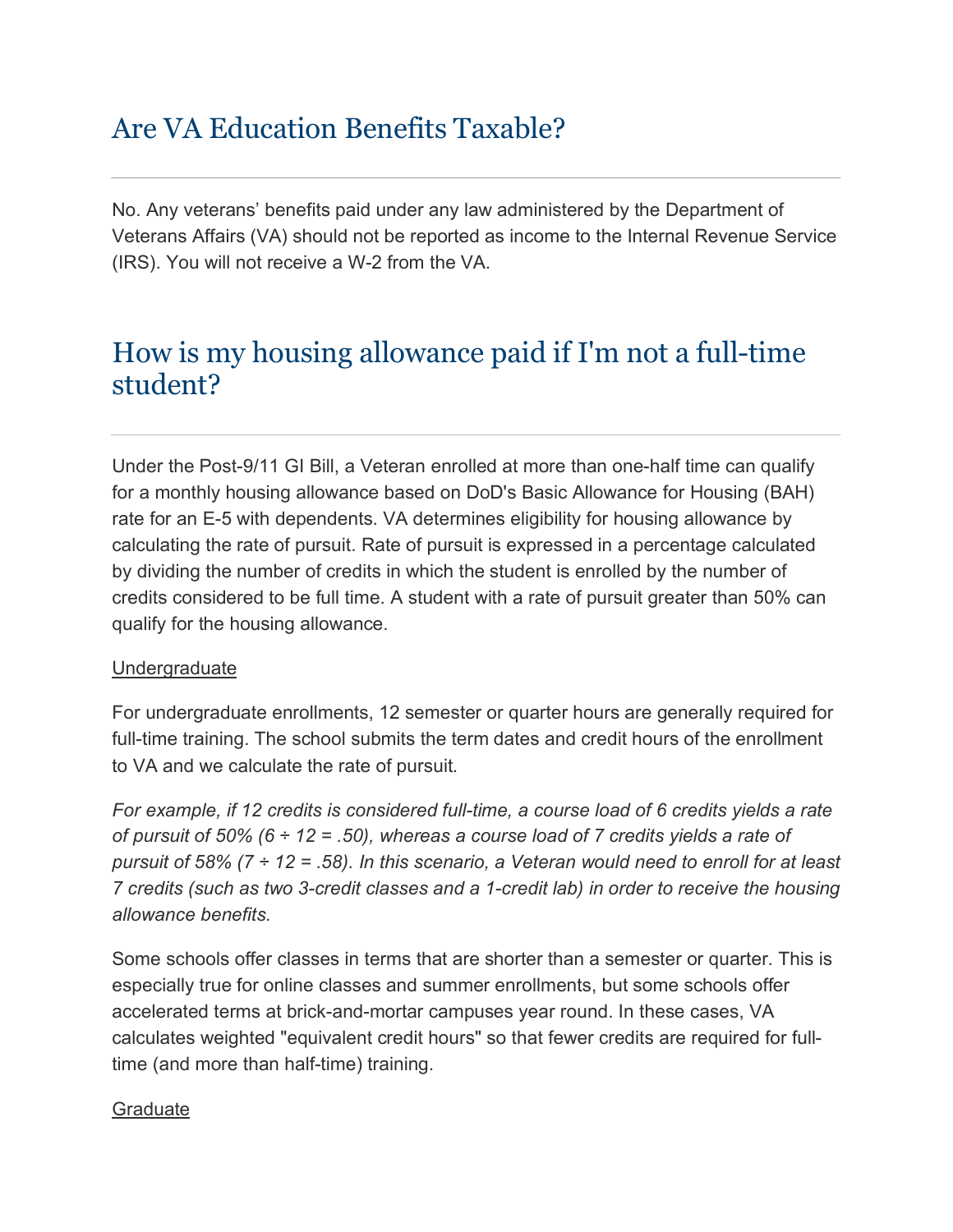Because graduate level programs vary in the amount of credits required for full-time training, the school provides the training time information to VA in addition to the term dates and credit hours of the enrollment.

#### **Monthly Housing Allowance Payments**

Once the training time is determined, the monthly housing allowance is paid at the nearest 10% level. If your training time is determined to be 58% as calculated above you will be paid 60% of the applicable housing allowance. If your training time is calculated to be 84% you will be paid 80% of the applicable housing allowance.

## I am enrolled in school. When will I receive my benefits from VA?

There are many things that affect when you receive your payments. Your school must submit your enrollment to VA for processing to begin. If it's the first time you are using benefits, it will take longer to process your payment than if you are re-enrolling. In general, it takes about a month to process an original claim, and about a week for a reenrollment. If VA needs to verify your service, remarks from your certifying official on your enrollment are a couple of examples of things that can make processing longer. Processing times are longer in the fall than during other terms due to the volume of claims VA receives.

If you are receiving benefits under MGIB-AD (Chapter 30) or MGIB-SR (Chapter 1606), you must also verify your enrollment at the end of each month in order to receive payment for that month. Benefits are paid after each month of school is completed.

#### For instructions on how to verify your enrollment click here

You will generally receive payment within two weeks of verifying your enrollment at the end of the month (or within one week if using Direct Deposit).

To check on the status of an Education benefit payment, please call 888-GIBILL-1 (888- 442-4551). You can select the option for an automated update, or speak to a claims specialist.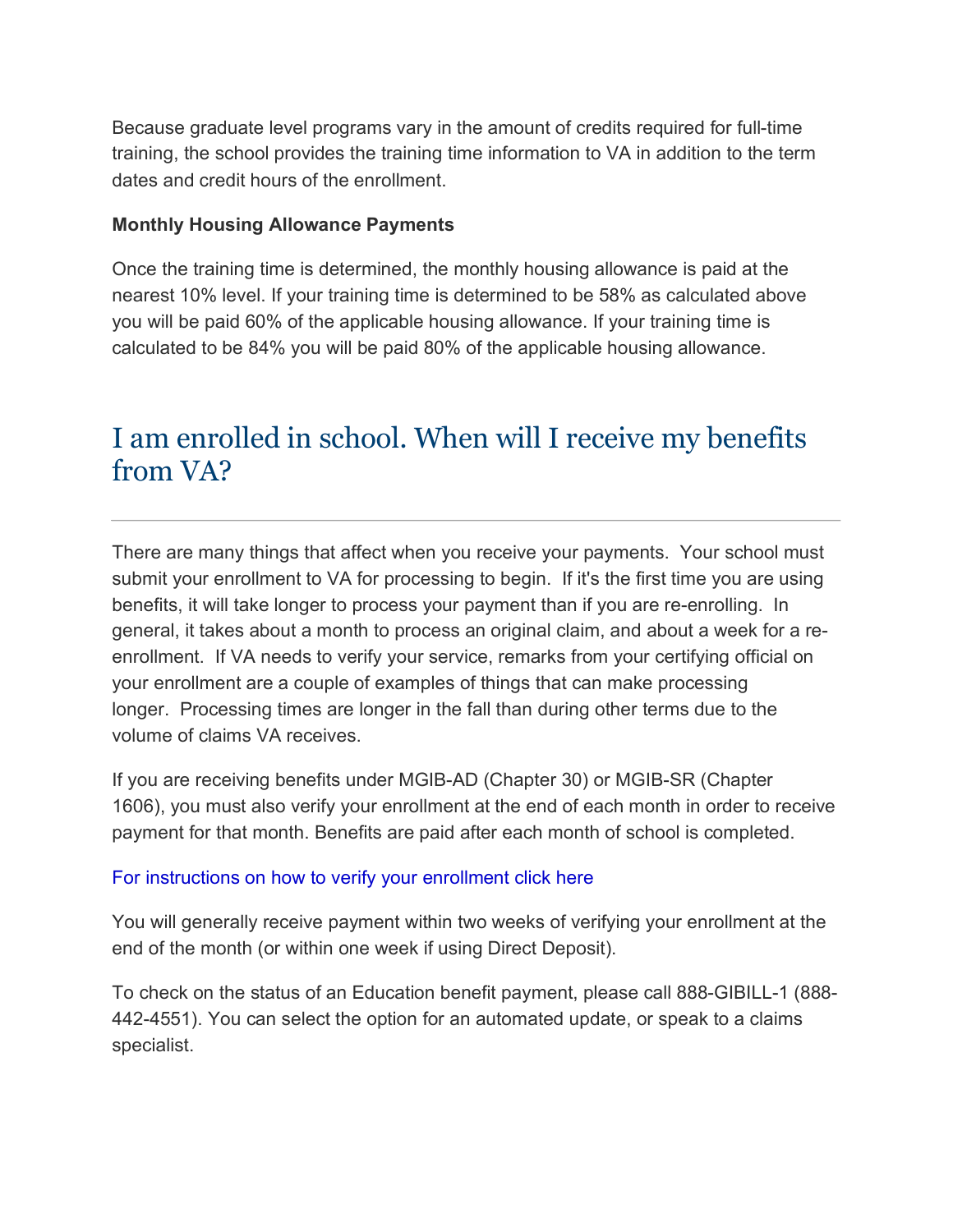# Refund of the Montgomery GI Bill \$1,200.00 buy-in for Post-9/11 GI Bill recipients?

Individuals who entered Active Duty after June 30, 1985 OR who served a combination of at least 2 years of Active Duty service and 4 years of Selected Reserve service after June 30, 1985 may qualify to receive a refund of the \$1,200 deduction for the Montgomery GI Bill - Active Duty (Chapter 30) under the Post-9/11 GI Bill (Chapter 33).

- Individuals must have made an irrevocable election to use Chapter 33 by relinquishing benefits under Chapter 30 and had entitlement remaining as of the date of relinquishment of Chapter 30.
- Only individuals who actually made the contributions may receive the refund.
- Individuals must be receiving a housing allowance at the time entitlement exhausts to receive the refund. The refund comes with the last housing payment.
- Individuals receiving transferred benefits are not entitled to the Chapter 30 refund. The amount of the refund will be equal to the number of months and days the individual had remaining under Chapter 30 divided by 36 months multiplied by \$1200.

### **Note: The \$600 buy-up is NOT refundable.**

*For example, if an individual has 20 months and 15 days of entitlement remaining under Chapter 30 prior to relinquishing the benefit in lieu of Chapter 33, then the individual would receive \$683.33 as a refund. The calculation is (20.5 divided by 36, multiplied by \$1200). We converted the days of entitlement remaining into a decimal by dividing the number of days remaining into 30 days.*

## My payment amount is less than the amount I was told the monthly rate would be. Why did that happen?

The most common reason your payment amount may be less than the monthly rate is that your payments are prorated based on the number of days in the month for which you are enrolled.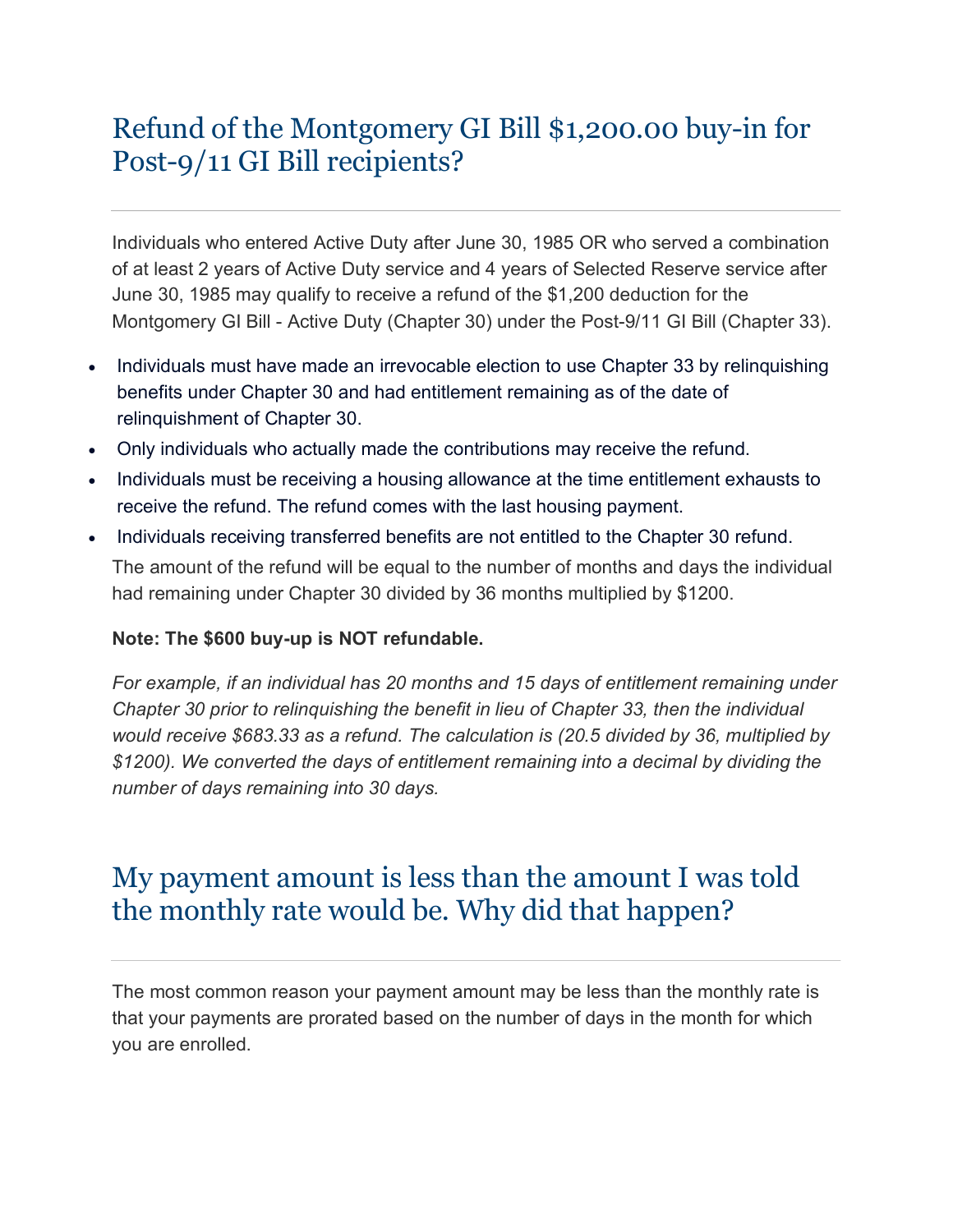**For example:** Your full time rate is \$800.00; however your term starts on August 19th and continues through December 14th. Payment for the month of August would include the 19th to the end of the month. (All months are based on 30 days, so months with more or less than 30 days would not affect the rate). Thus your payment for the month of August would be approximately \$320.00. Payments for September, October, and November would be \$800.00 each month and payment for December would be approximately \$373.36 (prorated from the 1st to the 14th).

Here are other reasons your check might be short:

- An overpayment was deducted from your payment
- You reduced your training time after you received your award letter

# What if I receive a failing grade?

If you fail a class you receive what is called a "punitive grade" for that class. A punitive grade is a grade that doesn't count as earned credit, but is used in determining a student's progress toward graduation requirements. This means that the grade you receive counts in your overall degree progress, albeit negatively. Since this grade counts towards your graduation progress you are not required to repay any GI Bill money you received for that class.

You may take the class again in an attempt to receive credit towards graduation or raise your grade for it and you may receive GI Bill payment for the retaking of the class.

## Who's eligible for Dependents' Educational Assistance (Chapter 35) benefits and what can they be used for?

The Dependents' Educational Assistance program provides education benefits for the spouse and dependent children of a veteran or service member who:

- 1. Is determined to be permanently and totally disabled from service connected causes, or
- 2. Is on active duty and is likely to be discharged with a permanent and total disability, or